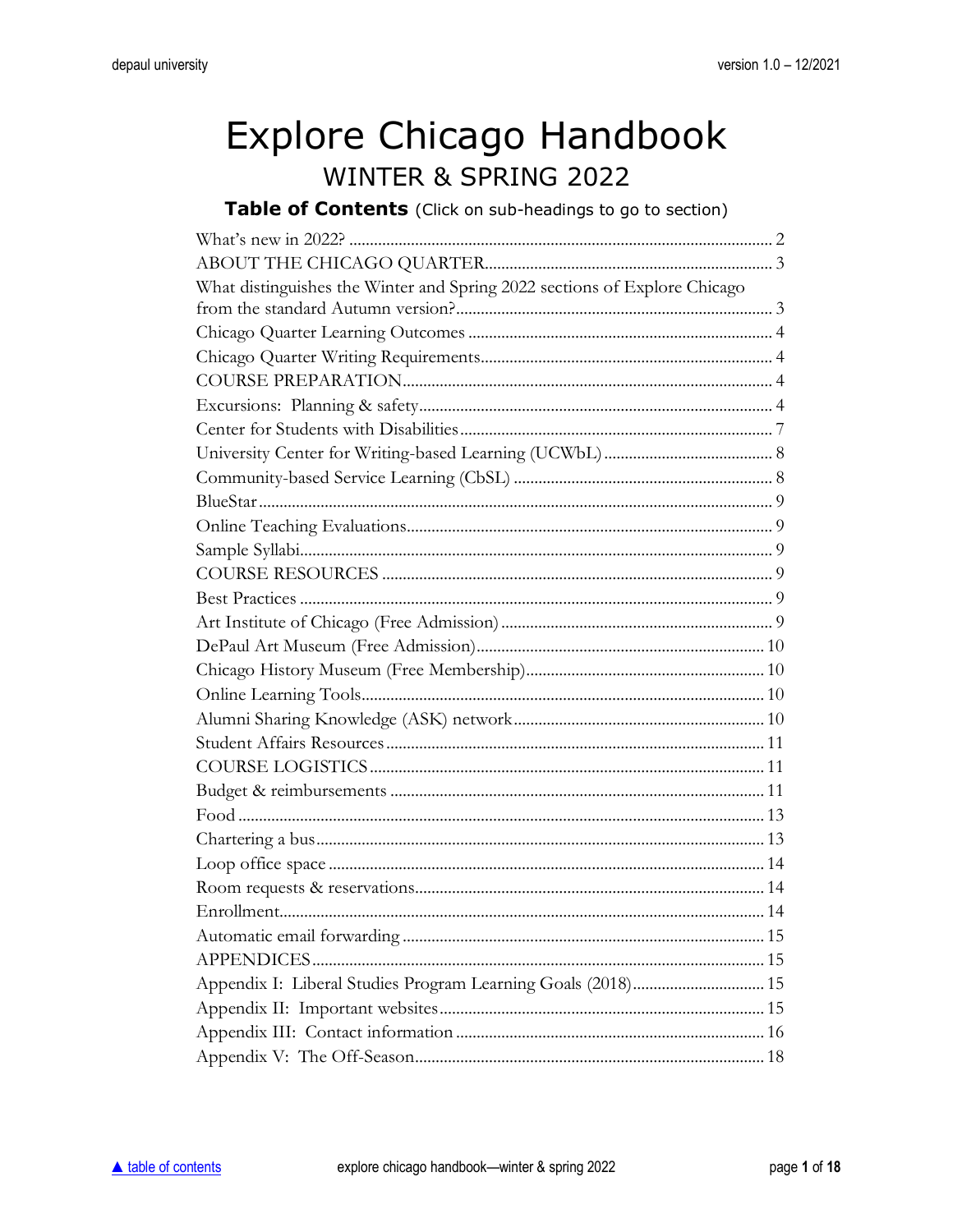- $\bullet$  This handbook, along with related information, is available online. Click [here;](http://academics.depaul.edu/liberal-studies/first-year-program/for-faculty/Pages/handbooks-resources.aspx) or go to  $\frac{g \cdot d}{g \cdot d}$  depaul.edu/fyp, then click: FOR FACULTY > HANDBOOKS & RESOURCES. We recommend bookmarking the webpage, rather than downloading or printing, so that you will always access the most current version of this document. Please email **Doug Long at** [dlong@depaul.edu](mailto:dlong@depaul.edu) if you encounter any dead links or other errors.
- For all things to do with the First-Year Program, click:  $\frac{1}{20}$  equaledu/fyp

#### <span id="page-1-0"></span>**What's new in 2022?**

- Due to the COVID-19 pandemic, the first two weeks of Winter Quarter (Jan. 3-16) will be taught online. In-person classes will resume on Tuesday, Jan. 18, following the observance of Martin Luther King Jr. Day.
	- o Courses scheduled as in-person should be taught as online synchronous for the first two weeks.
	- o Courses scheduled as hybrid should be taught as online hybrid for the first two weeks.
	- o Courses scheduled as online hybrid and online synchronous remain the same.
	- o If faculty would like to utilize a technology-enabled classroom to support instruction during this period, please send a request to Academic Affairs in an email to [provost@depaul.edu](mailto:provost@depaul.edu) as soon as possible.
- The City of Chicago currently has an indoor mask mandate. You should check with all of your excursion contacts to see whether they will accept groups and, if so, what their mask, social distancing, and vaccination policies are. We recommend you check in frequently with them to see if anything has changed.
- NEW BUDGET PROCESSES THROUGH BLUESKY: All of DePaul's financial services have been moved to the BlueSky system. Updated processes for requesting reimbursement, paying guest speakers, and submitting invoices for payment are located in the Budget section below.
- Click [here](https://resources.depaul.edu/coronavirus/Pages/default.aspx) for COVID-19 updates and guidance.
- ◆ COVID-19-Related Guidelines
	- o If a student or instructor tests positive for COVID-19 during the quarter, it should be reported immediately. All DePaul instructors are mandatory reporters. [This link](https://resources.depaul.edu/coronavirus-covid-19-updates/resources/covid-19-reporting-protocol/Pages/default.aspx) takes you to the Protocol for Reporting Confirmed Cases of COVID-19.

| Important<br>dates | Friday, Jan. 21,<br>10:30 a.m.-noon<br>Tuesday, Feb. 22<br>$1-2:30$ p.m. | Winter Quarter Faculty chats -informal gathering to<br>share ideas and questions with colleagues who are also<br>teaching Explore Chicago or Focal Point Seminars<br>(attendance optional)<br>Place: Zoom |
|--------------------|--------------------------------------------------------------------------|-----------------------------------------------------------------------------------------------------------------------------------------------------------------------------------------------------------|
|                    | <b>TBA</b>                                                               | Spring Quarter Faculty Chat(s)                                                                                                                                                                            |
|                    | Monday, Jan. 3                                                           | First day of Winter Quarter classes                                                                                                                                                                       |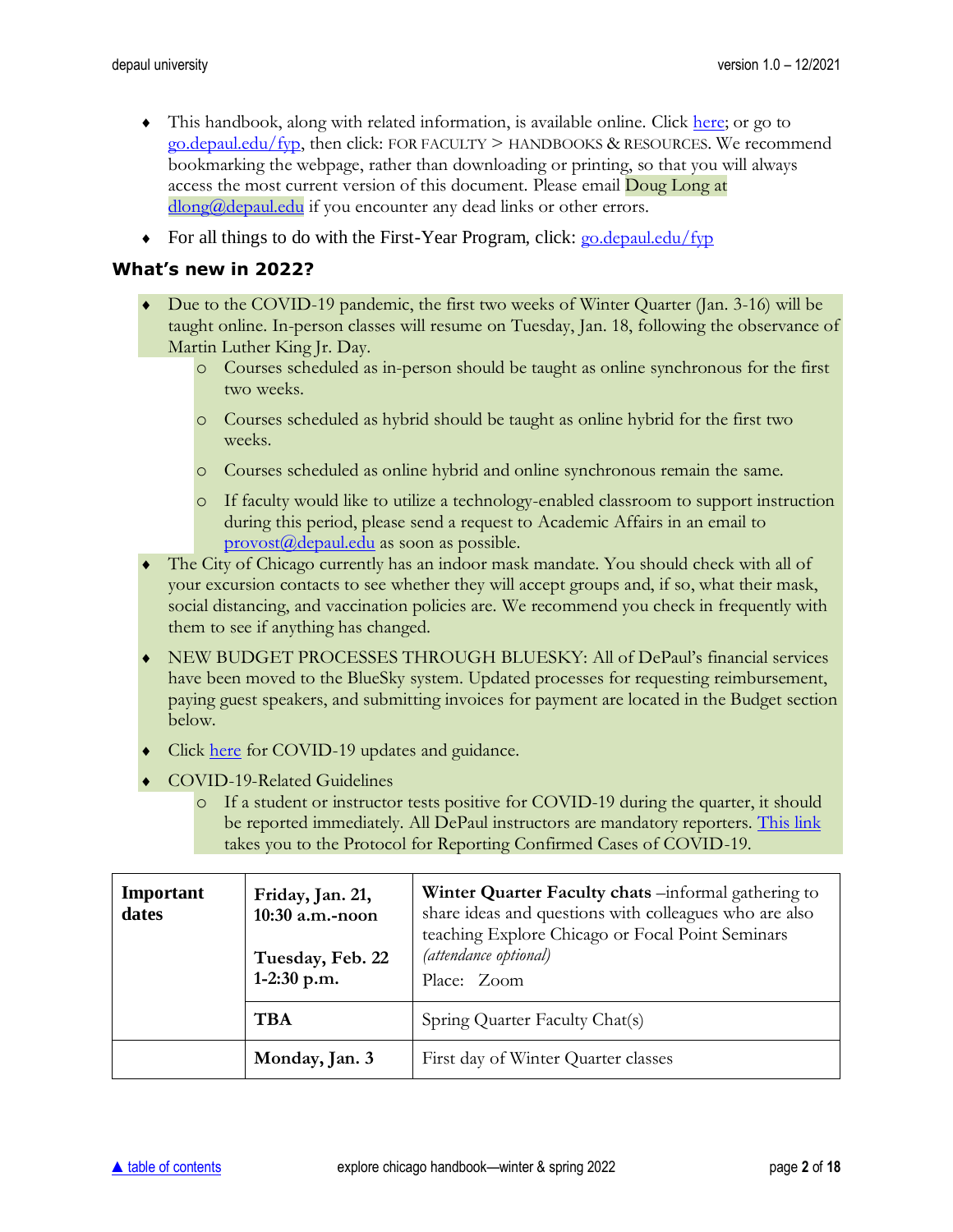| <b>WINTER</b><br><b>QUARTER</b><br>2020 | Tuesday, March 15 | Reimbursement requests and documentation are due to<br>FYP within 60 days of service/purchase, but no later<br>than this date, the Tuesday of finals week. (See pp. 11-<br>13.) |  |
|-----------------------------------------|-------------------|---------------------------------------------------------------------------------------------------------------------------------------------------------------------------------|--|
|                                         | Friday, March 25  | Winter Quarter grades due                                                                                                                                                       |  |
| <b>SPRING</b><br><b>QUARTER</b><br>2020 | Monday, March 28  | First day of Spring Quarter classes                                                                                                                                             |  |
|                                         | Tuesday, June 7   | Reimbursement requests and documentation are due to<br>FYP within 60 days of service/purchase, but no later<br>than this date, the Tuesday of finals week. (See pp. 11-<br>13.) |  |
|                                         | Friday, June 17   | Spring Quarter grades due                                                                                                                                                       |  |

## <span id="page-2-0"></span>ABOUT THE CHICAGO QUARTER

#### <span id="page-2-1"></span>**What distinguishes the Winter and Spring 2022 sections of Explore Chicago from the standard Autumn version?**

- There is no Common Hour; so the class meets three hours per week instead of four.
- There is no Chicago Quarter Mentor or Staff Professional.

In all Explore Chicago courses:

- Explore Chicago acquaints first-year students at DePaul with the metropolitan community, its neighborhoods, cultures, people, institutions, organizations, and issues.
- Learning is accomplished through a variety of means, but particularly through first-hand observation, participation, personal discovery, and reflection.
- Each section features at least three field excursions during which students explore the city, virtually or in person, depending on class mode, in relation to the course topic.
- The enrollment cap is 28 students per course.
- $\bullet$  The class budget is \$500.
- These courses are available only to first-year students, who may receive credit for only one Chicago Quarter course (either Discover or Explore).
- Individual course descriptions may be found at: [academics.depaul.edu/liberal-studies/first-year-program/Pages/course-descriptions.aspx](http://academics.depaul.edu/liberal-studies/first-year-program/Pages/course-descriptions.aspx)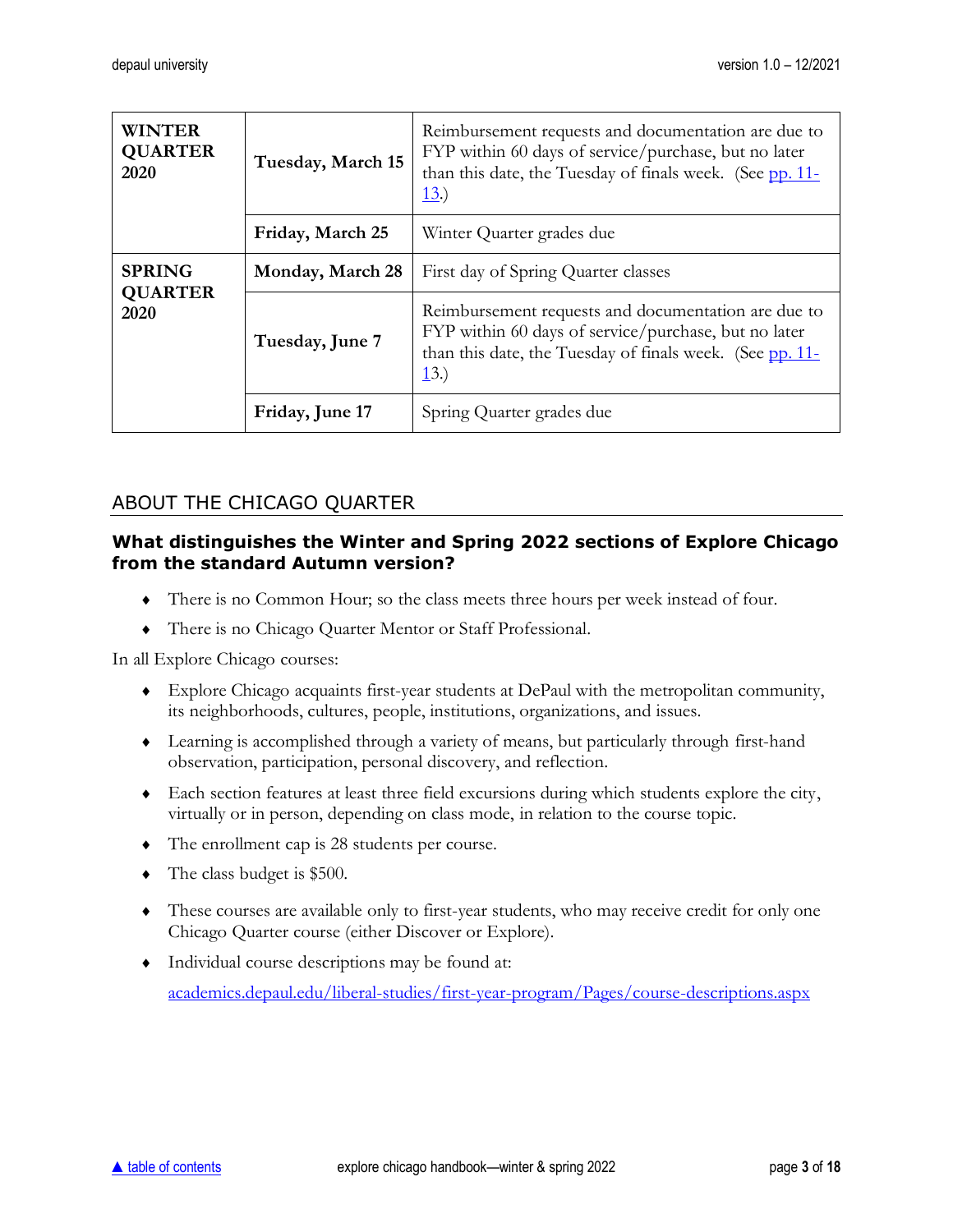#### <span id="page-3-0"></span>**Chicago Quarter Learning Outcomes**

## (LSC, May 13, 2019; FC, Oct. 2, 2019)

Students who successfully complete the Chicago Quarter will be able to:

- 1. integrate, in writing, the academic content with student experiences engaging with Chicago;
- 2. articulate the connection between course content and DePaul University's mission; and
- 3. use Chicago resources in their coursework.

**The above text should appear on all syllabi**; topic-specific goals, outcomes and objectives may, of course, be added.

## <span id="page-3-1"></span>**Chicago Quarter Writing Requirements**

#### (LSC, May 13, 2019; FC, Oct. 2, 2019)

Chicago Quarter classes should develop students' rhetorical (written and oral) skills through classroom exercises and projects. Writing requirements for Chicago Quarter classes include:

- 1. Students are required to write at least twelve (12) pages.
- 2. Formal writing assignments should comprise a minimum of seven (7) pages and require students to integrate the academic content with their experiences engaging with Chicago. These assignments, for example, may ask students to apply critical concepts to analyze texts or arguments related to the academic content or DePaul's mission.
- 3. Writing assignments should be divided between at least two different types, e.g., journal or reflective writing, group projects, site visit reports, reading-based written responses, etc.
- 4. At least one (1) writing assignment (formal or informal) should require students to identify and use Chicago resources.

#### <span id="page-3-2"></span>COURSE PREPARATION

#### <span id="page-3-3"></span>**Excursions: Planning & safety**

Because the first two weeks of Winter Quarter 2022 are online, those instructors will need to consider virtual excursions.

Further useful information on excursion planning and safety may be found [here](https://resources.depaul.edu/teaching-commons/teaching-guides/instructional-methods/Pages/field-work.aspx) on the DePaul Teaching Commons (TEACHING GUIDES > INSTRUCTIONAL METHODS > FIELD WORK).

Instructors are expected to lead all class excursions. If an excursion is scheduled outside of regular class hours,

this should be highlighted in the syllabus; and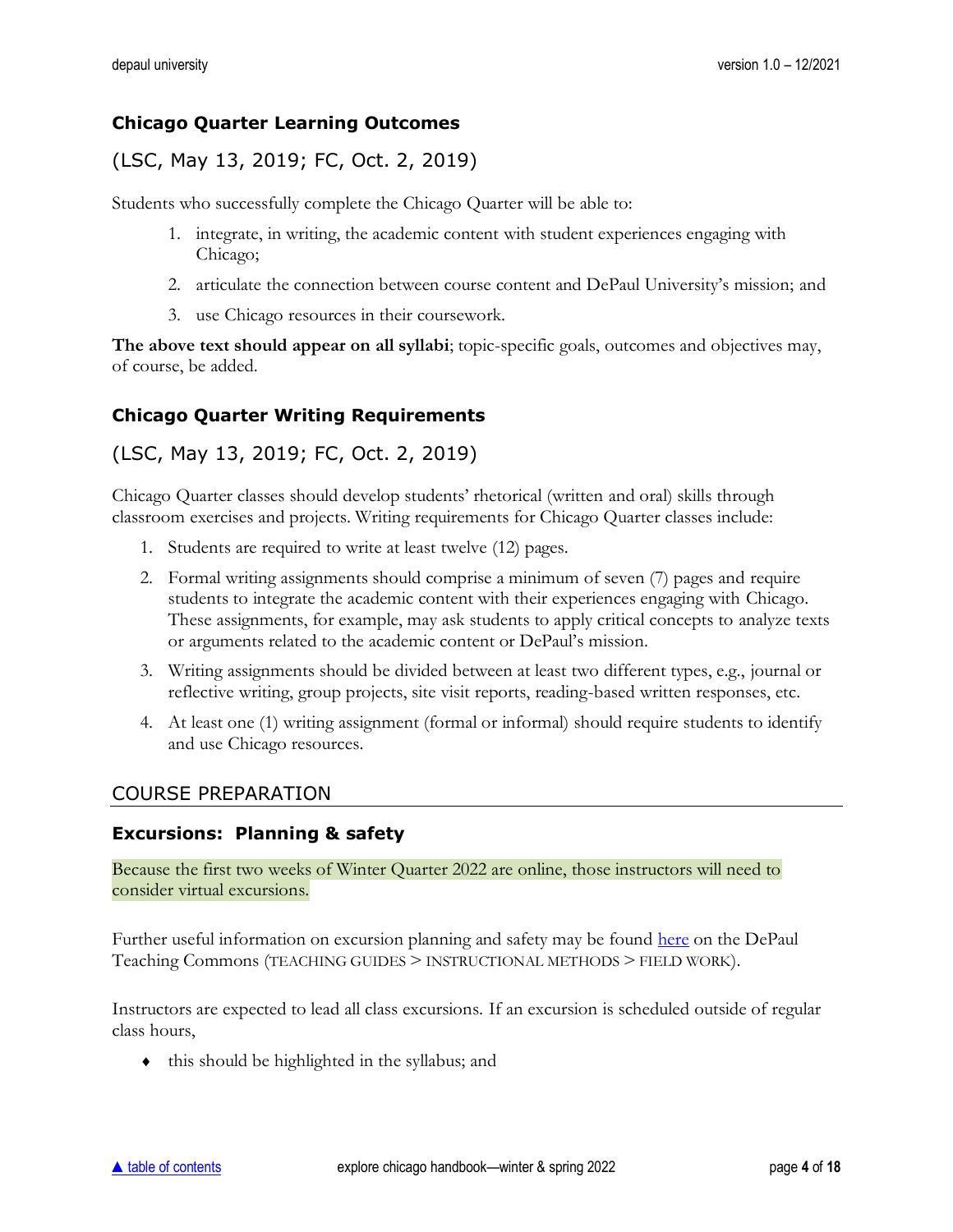instructors must make arrangements to find an alternate activity for any student who cannot attend for a valid reason (e.g., another class, work).

#### Some recommendations

- During Winter and Spring 2022, we recommend bookmarking the Health and Safety [Practices page](https://resources.depaul.edu/coronavirus/guidance/health-safety-practices/Pages/default.aspx) of DePaul's COVID-19 Updates and Guidance website. It includes guidelines for vaccinations, masks, etc.
- Plan excursions that allow students to encounter Chicago's neighborhoods and communities in their diversity – geographic, cultural, economic, racial, ethnic, etc.
- When preparing excursions, travel in advance to the various sites by the same means of transportation that the class will use; this will result in a realistic assessment of travel time and safety.
- Build "de-briefing" opportunities into your schedule (both during Discover's Immersion Week and during or following Explore excursions); these could be discussions on-site or back on campus and/or written reflection pieces. This ensures that powerful experiences crystallize into long-lasting learning.
- Encourage your students when traveling to pay attention to the geography of the city, so they don't confuse Rogers Park with Hyde Park or think that the Pullman Historic District is just a short walk from Pilsen.
- CTA skills will be of practical use to your students for at least the next four years.
	- o Introduce your students to the CTA's online navigation tools; have the students compare different ways to arrive at your destinations.
	- o Consider using city buses on at least one excursion in order to acquaint students with this means of transportation for their own future travel.
	- o For one of the later excursions, consider putting them in small travel teams and having each group navigate and travel to the destination, where they will meet you.
	- o Promote basic public transit etiquette by sharing the webpage of the CTA courtesy campaign: [https://www.transitchicago.com/courtesy/.](https://www.transitchicago.com/courtesy/) Those unused to an urban environment may not realize the small but cumulatively important different it makes to give up one's seat to the elderly, the disabled, a pregnant woman or parents with children; allow others to exit a train or bus before boarding oneself; not block the doors; etc.
- Suggest to students that they seek out opportunities to return to sites and neighborhoods visited, e.g., through the DePaul Community Service Association (DCSA), or for an event taking place in the same community (a festival, a concert, etc.)
- Emphasize to your students that they are now members of the DePaul community representing the university and no longer, if they ever were, tourists.
- Pack a minimal safety kit, e.g., bandages, antibiotic ointment, Advil or Tylenol, hand sanitizer, single-use ice pack, etc.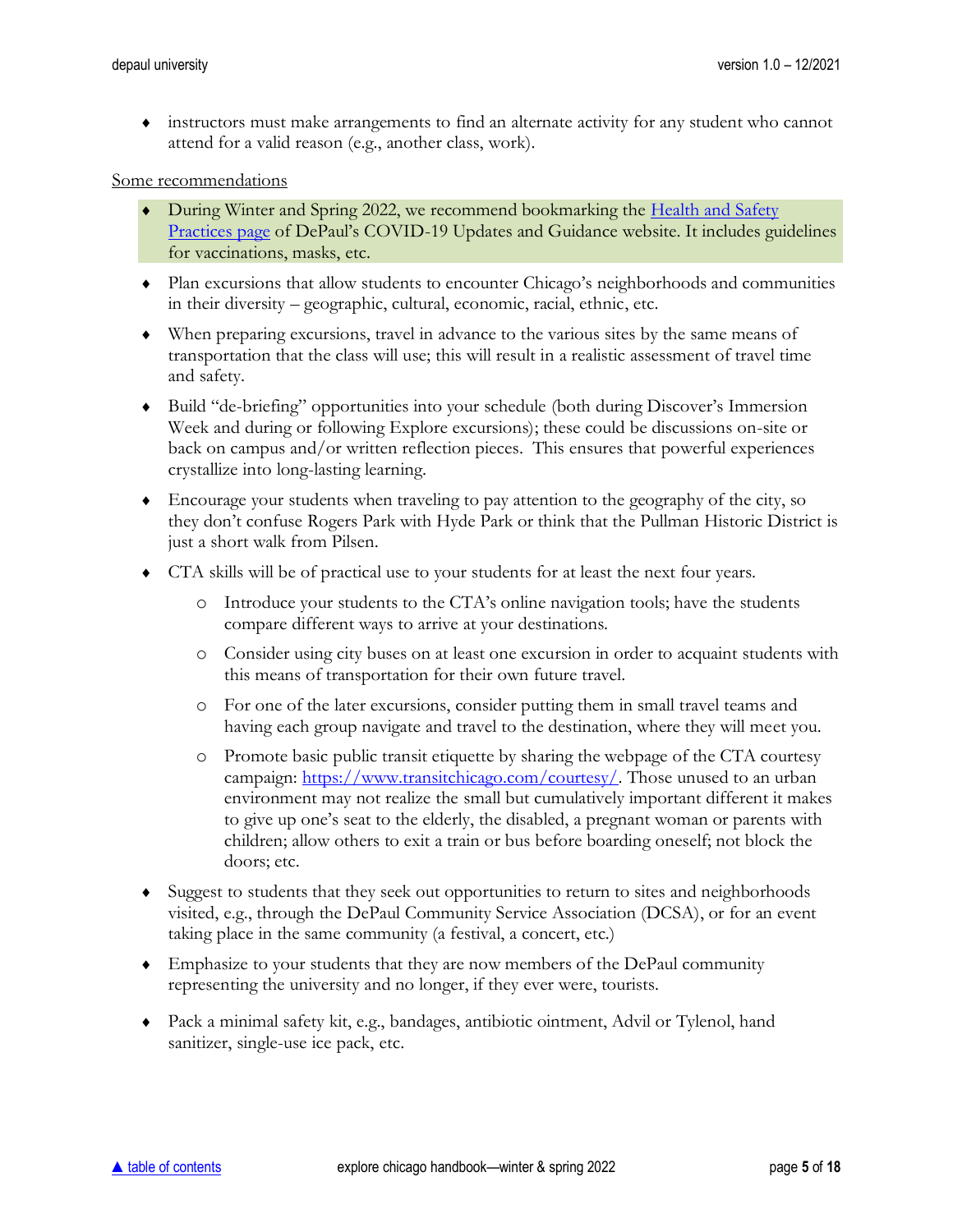#### Travel tips

**Looking for interesting sites near you and information about them while out in the city?** Download the free app "Field Trip." It provides descriptions of historical sites, architecture, museums, movie locations, eateries, etc. and google maps showing location and distance from your current location.

 **Want to receive a phone call from a statue?** Thanks to [Statue Stories Chicago,](http://www.statuestorieschicago.com/) some 30 Chicago statues – from Abe Lincoln to Jean-Baptiste Point DeSable to the Art Institute's lions and many more – will give you a call. Each of the statues has a tag nearby with a QR code (one of those pixelated barcodes); swipe your smartphone on the tag; and you will receive a "call back" from the statue.

#### Emergency protocol

 **In an emergency situation, call 911 first.** If anything out of the ordinary occurs on an excursion (whether during Discover's Immersion Week or the regular Autumn Quarter), teaching teams **MUST** file an Incident Report with the Public Safety Office (773-325-7777) **and** notify the First-Year Program (773-325-7573). This would include crimes, injuries, accidents, or anything you judge should be brought to someone's attention.

#### Advice from Public Safety to share with students

- Always travel in pairs or preferably larger groups. The "buddy system" is a good one.
- When traveling at night (for those of you who will with your classes), use well lit streets, preferably main streets where there are people. Avoid darkly lit side streets and avoid alleys.
- Be aware of your surroundings. You shouldn't be on your cell phone or iPod, etc., as this will make you a target.
- Make eye contact with people walking around you (which is part of being aware of your surroundings).
- Never cross the street while looking at an electronic device.
- If you go out in a group, make sure that everyone comes back with you. Don't allow anyone to stay behind, particularly on the early trips.
- When sitting in public places, don't put your bags behind your seat or on the seat next to you – anywhere out of your sight. Put them so they're touching your legs.
- Don't set your wallet or credit cards on a counter.
- It is important that the teaching team and students exchange cell phone numbers or use an app like GroupMe or WhatsApp.

Further useful information on excursion planning and safety may be found [here](https://resources.depaul.edu/teaching-commons/teaching-guides/instructional-methods/Pages/field-work.aspx) on the DePaul Teaching Commons (TEACHING GUIDES>INSTRUCTIONAL METHODS>FIELD WORK).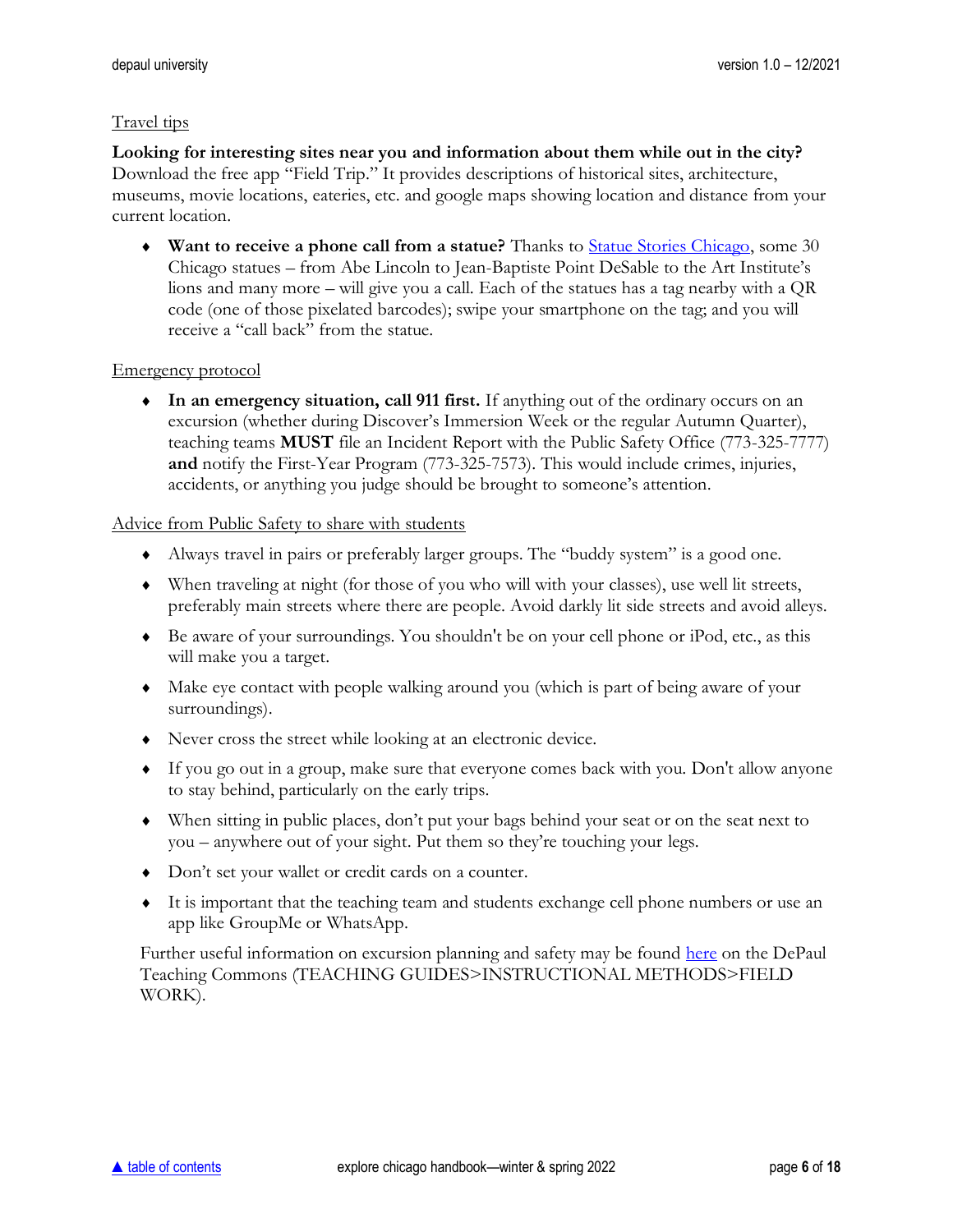#### <span id="page-6-0"></span>**Center for Students with Disabilities**

If you have a student in your Chicago Quarter class that has shared that they have a disability, here are some recommendations from the Center for Students with Disabilities:

- Plan excursions to places that are accessible whenever possible. If you're choosing between two restaurants and one is more accessible to patrons in wheelchairs, etc., choose that restaurant. Accessibility and inclusivity is preferable to needing to make accommodations later.
- Remember that accessibility includes restrooms.
- If the student has self-identified and registered with CSD, you will be notified about student accommodations several weeks before classes start, but if the student has not, it could be later. If the student never connected with CSD, you may not find out about the need to accommodate until the class begins. The best practice here is to talk with Gregory Moorehead or someone else from CSD (before the quarter begins, if possible) to discuss accommodations.
- Include the student in the discussion of accommodations. Accommodations for excursions into the city may include:
	- o Separate means of transportation if the CTA train stations are inaccessible (calling the CTA is more reliable than a website because they will have the most updated information on elevator closings, etc.). The First-Year Program would cover the cost of an Uber, cab, etc., if needed.
	- o Similarly, FYP will cover cab or ride-sharing costs if any student needs to return to campus for emergency reasons. Students who do this should be accompanied by a member of the teaching team.
	- o Sign Language Interpreters and Closed Captioning Services for students with auditory disorders can be hired for in-class or on excursions.
	- o Students with cognitive or other disabilities often prefer using Smartpens, which can record audio and play back the recording.
	- o A member of the teaching team should be assigned to provide any needed help to blind students during excursions.
	- o Closed captioning can be ordered, during which a lecture can be broadcast to a typist who can provide real-time captioning to a student with an auditory disability.
- If you have a student who has self-identified as having an emotional disability, you can talk with both the student and the CSD about accommodations. For students with panic anxieties, for example, sometimes a separate excursion at a less busy time can be the solution.

Contact information for the Center for Students with Disabilities:  $csd(\theta)$  depaul.edu; [go.depaul.edu/csd;](http://go.depaul.edu/csd) 773-325-1677 (LPC), 312-362-8002 (Loop); and for the CSD's director: Gregory Moorehead, [gmoorehe@depaul.edu,](mailto:gmoorehe@depaul.edu) 312-362-8545.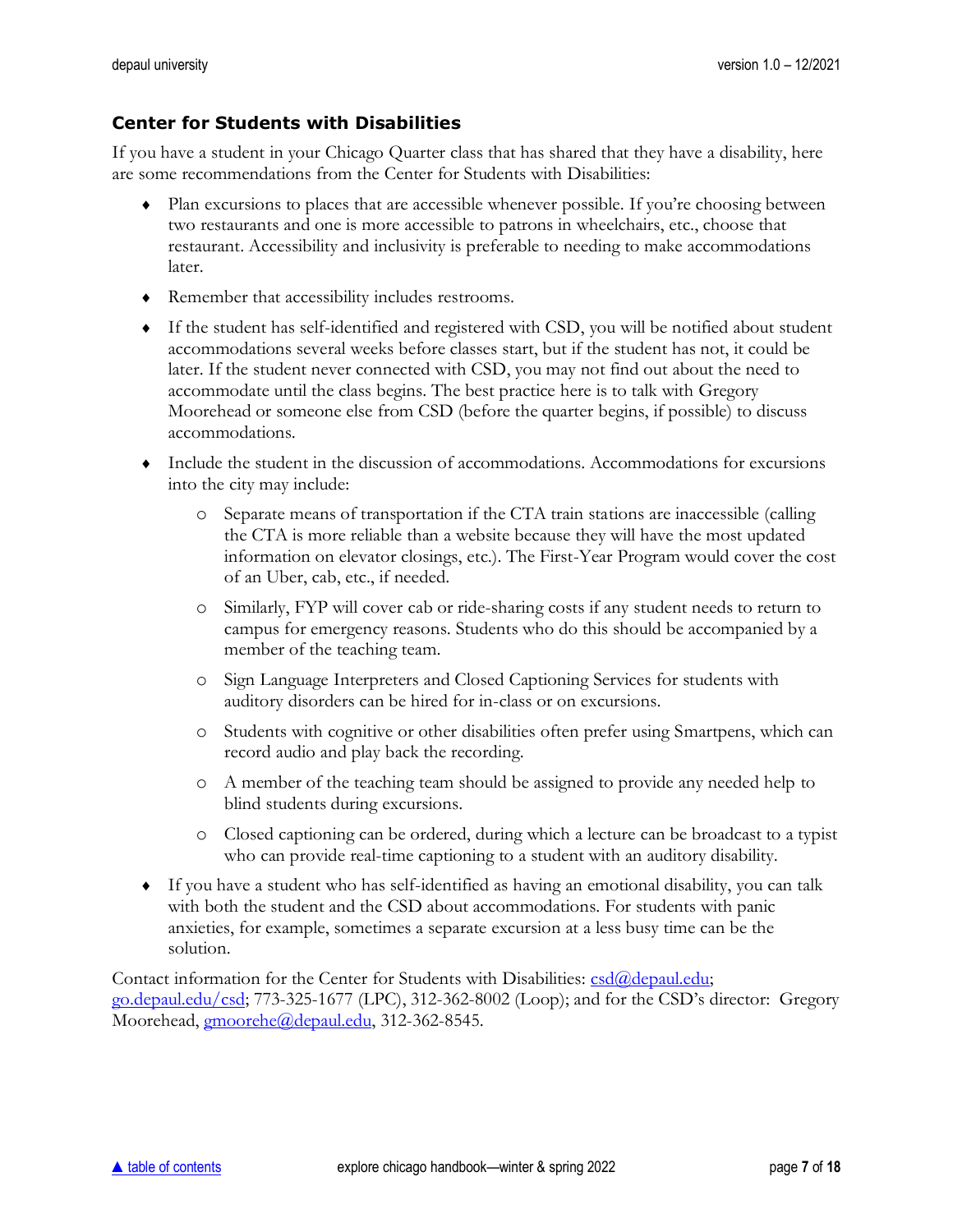Sample disability statement for inclusion in your syllabus

Students seeking disability-related accommodations are required to register with DePaul's Center for Students with Disabilities (CSD) enabling you to access accommodations and support services to assist your success. There are two office locations:

- Lincoln Park Campus: Student Center 370, 773-325-1677
- Loop Campus: Lewis Center 1420, 312-362-8002

Students can also email the office at  $csd(\theta)$  depaul.edu.

## <span id="page-7-0"></span>**University Center for Writing-based Learning (UCWbL)**

The University Center for Writing-based Learning is a resource for DePaul students, faculty, and staff. The UCWbL offers several services to support the growth of writers and the development of writing skills and processes.

We invite you to utilize UCWbL services in several ways:

- Encourage your students to [make an appointment](http://depaul.mywconline.com/) with the Writing Center. Through the Writing Center, peer writing tutors assist *all* writers interested in improving their writing. Their tutors are undergraduate and graduate students across disciplines who collaborate with writers to plan, draft, revise, or polish their work. UCWbL offers synchronous and asynchronous appointment [options.](https://condor.depaul.edu/writing/programs-writing-center-appointment-types.html)
	- **Note:** Your students can indicate on their appointment form if they would like you as their instructor to receive a copy of their appointment letter.
- [Request](https://condor.depaul.edu/writing/programs-workshops-request-a-workshop.html) an online writing workshop module for your class on a range of writing topics.
- [Request](https://condor.depaul.edu/writing/programs-writing-fellows.html) a Writing Fellows cohort for your course. Each cohort works with the course instructor and students to encourage revision in the writing process for class assignments. Please keep in mind that Writing Fellows availability is limited.
- Invite your students to *join Writers Guild*, the UCWbL's writing group for creative writers.

Contact the UCWbL:

- [condor.depaul.edu/writing](https://condor.depaul.edu/writing/) One of the features of this site is that you or a student can chat with a Tutor from the bottom right corner of the website.
- $\bullet$  [wcenter@depaul.edu](mailto:wcenter@depaul.edu)
- Lincoln Park: 2320 N. Kenmore Ave., SAC 212, 773-325-4272
- Loop: 25 E. Jackson Blvd., Suite 1600, 312-362-6728

## <span id="page-7-1"></span>**Community-based Service Learning (CbSL)**

For those who wish to incorporate Community-based Service Learning (CbSL) into their Explore classes, the Steans Center welcomes the opportunity to collaborate on course design, remote and inperson community partnerships, and integration of the [Online Community Engagement \(OCE\)](https://sites.google.com/depaul.edu/steans-oce/oce)  [Resource Guide and Live Events,](https://sites.google.com/depaul.edu/steans-oce/oce) which support remote opportunities for your course to learn from and take action with community partners involved in contemporary social justice issues.

Resource: "Introduction to Community-based Service Learning" Online Workshop, available on our Youtube Channel, DePaul University Steans Center. In-Person workshops as well.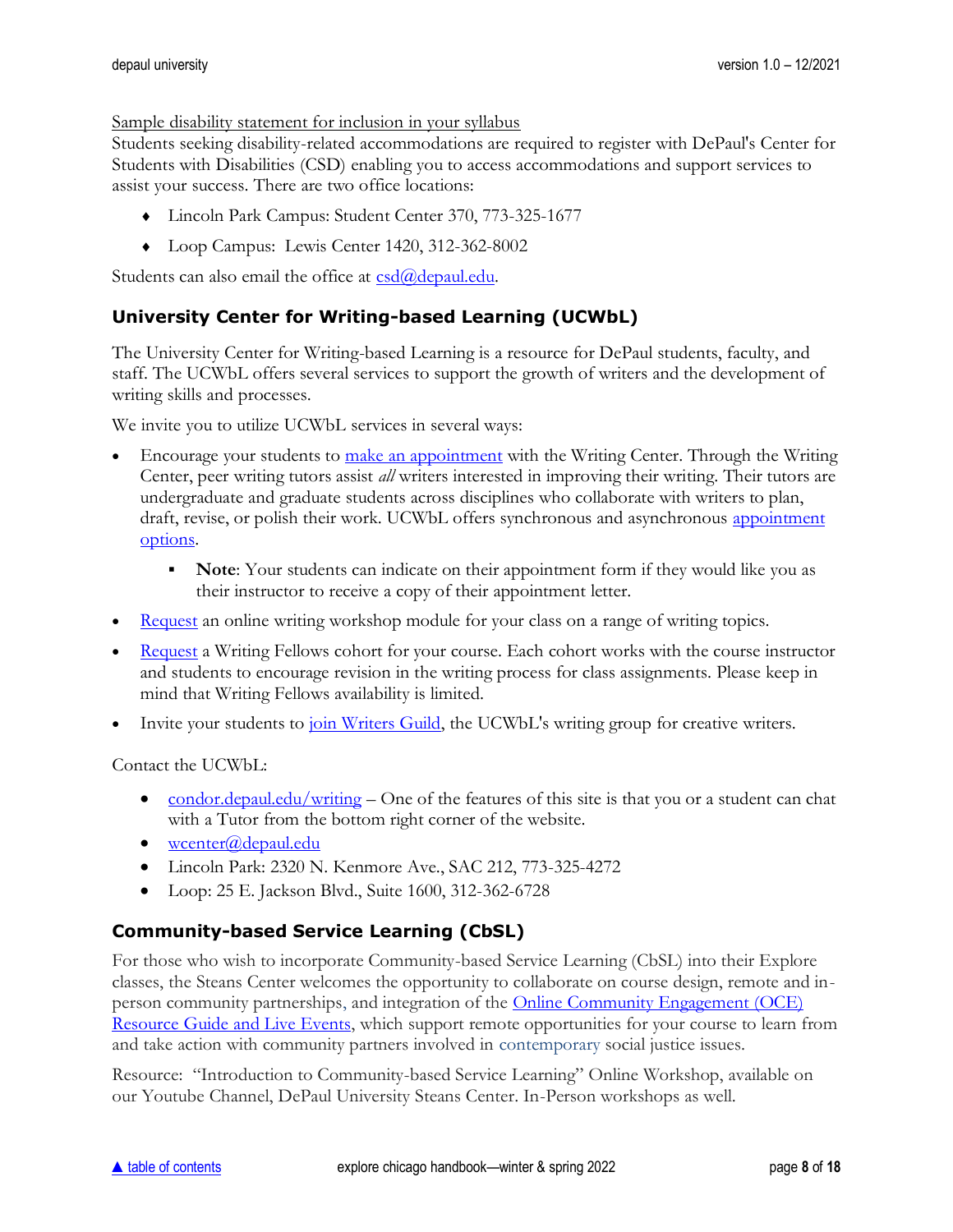The Steans Center offers three-year Community Service Scholarships to students beginning in their second year.

For more info, please contact Helen Damon-Moore, Associate Director, at [hdamonmo@depaul.edu](mailto:hdamonmo@depaul.edu) or 312-576-3101 mobile.

## <span id="page-8-0"></span>**BlueStar**

… is the university's online system that "supports student academic success by helping to connect students, advisors, instructors and other DePaul resources."

In addition to responding to specific surveys sent out periodically by BlueStar (e.g., the Attendance/Participation survey sent out early in the quarter and the Academic Progress survey sent out mid-quarter), you are able to use BlueStar to raise a flag, e.g., "behavioral concern," "missing/late work"; create a referral to, e.g., the Center for Students with Disabilities, the College Advising Office, the Dean of Students; etc. In addition to keeping a record for your own use, BlueStar allows advisors to detect patterns that may appear across a student's classes that a lone instructor may be unaware of.

It is recommended that faculty provide feedback on an assignment within the first three weeks of the quarter in order to have solid information on which to base responses to the mid-quarter Academic Progress survey.

In order to access BlueStar: log in to [campusconnect;](http://campusconnect.depaul.edu/) then click the "compass" icon  $\bullet$  in the topright corner of the window, followed by NAVIGATOR > SELF SERVICE > BLUESTAR STUDENT SUPPORT. For more information, you can go to the [BlueStar page](https://resources.depaul.edu/teaching-commons/teaching-guides/technology/Pages/bluestar.aspx) on the Teaching Commons, or email [bluestar@depaul.edu.](mailto:bluestar@depaul.edu)

## <span id="page-8-1"></span>**Online Teaching Evaluations**

Instructions for completing online teaching evaluations are automatically sent to students via email during weeks 9 and 10. All evaluations are to be completed by students online, from a computer or a smartphone. The easiest way may be to use the iDePaul app.

## <span id="page-8-2"></span>**Sample Syllabi**

To request a **sample syllabus** from a previous quarter, please email Doug Long [\(dlong@depaul.edu\)](mailto:dlong@depaul.edu).

#### <span id="page-8-3"></span>COURSE RESOURCES

#### <span id="page-8-4"></span>**Best Practices**

Documents shared by presenters at the annual Chicago Quarter Best Practices Conference are posted to D2L in June of each year.

#### <span id="page-8-5"></span>**Art Institute of Chicago (Free Admission)**

The Art Institute of Chicago is beginning to accept requests for group tours. Contact university partners  $@$  artic.edu at least two weeks in advance. A lecturer for a tour is \$150. Masks are required. In addition, the Art Institute has some virtual museum experiences available on their [website.](https://www.artic.edu/visit-us-virtually)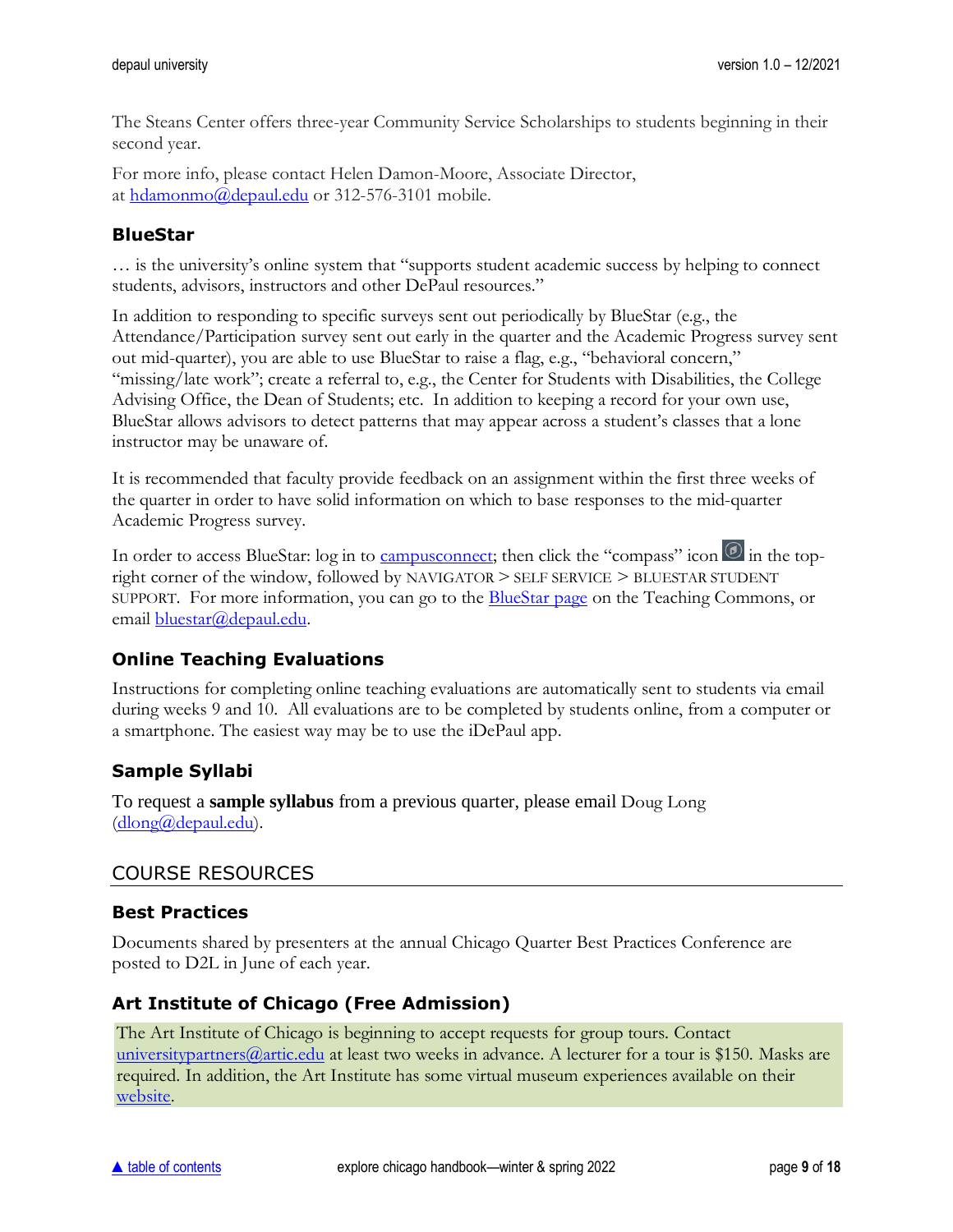The university is entering its sixth year as a participant in the Art Institute of Chicago's University Partner Program, which, upon presentation of a DePaul ID card, provides **free admission** to all DePaul students, faculty and staff.

## <span id="page-9-0"></span>**DePaul Art Museum (Free Admission)**

Exhibitions during Winter and Spring 2022 include:

- ["Learned Objects: Studio Works by William Estrada, Regin Igloria, Nicole Marroquin, and](https://resources.depaul.edu/art-museum/exhibitions/learned-objects/Pages/default.aspx)  [Rochele Royster"](https://resources.depaul.edu/art-museum/exhibitions/learned-objects/Pages/default.aspx) (through Feb. 13, 2022)
- ["Stockyard Institute: 25 Years of Art and Radical Pedagogy"](https://resources.depaul.edu/art-museum/exhibitions/stockyard-institute/Pages/default.aspx) (through Feb. 13, 2022)
- ["Remaking the Exceptional: Tea, Torture, & Reparations/Chicago to Guantánamo"](https://resources.depaul.edu/art-museum/exhibitions/Pages/remaking-the-exceptional.aspx) (March 10-Aug. 7, 2022)

Anyone interested in connecting with DPAM regarding your Explore Chicago class should contact [artmuseum@depaul.edu.](mailto:artmuseum@depaul.edu)

## <span id="page-9-1"></span>**Chicago History Museum (Free membership)**

The Chicago History Museum and the Research Center are open. Relative to Phase 5 guidelines from the State of Illinois and the City of Chicago, the Museum is operating at full capacity for General Admission visits. The Museum continues to require masks for all staff and visitors. Here is the link to the website with updated information: [https://www.chicagohistory.org/covid19safety/.](https://www.chicagohistory.org/covid19safety/) DePaul students and faculty do not need advance reservations for individual General Admission tickets. The Research Center is open, with limited capacity and advance reservations are required: [https://www.chicagohistory.org/visit/research-center/.](https://www.chicagohistory.org/visit/research-center/)

DePaul's relationship with the Chicago History Museum (located at 1601 N. Clark), offering free entry and a 10% discount at the museum café and shop with a DePaul ID, is now entering its seventh year. To schedule a class visit, please go to: *[chicagohistory.org/formdepaul.](http://www.chicagohistory.org/formdepaul)* 

The CHM contact person for class visits is Joshua Anderson, who may be reached at 312-642-4600 or [Anderson@chicagohistory.org.](mailto:Anderson@chicagohistory.org)

#### <span id="page-9-2"></span>**Online Learning Tools**

- **D2L** provides the familiar array of online tools: information and file sharing, discussion forums, dropboxes (with optional plagiarism detection), chat, etc.: [d2l.depaul.edu.](http://d2l.depaul.edu/)
- **Zoom** is the primary platform for synchronous online communication. Information Services provides instructions for using Zoom [here.](https://offices.depaul.edu/information-services/services/av-design-consulting/Pages/Zoom.aspx)
- **Digication** provides tools for digital or e-portfolios: <u>depaul.digication.com</u>.
- **CTL** (Center for Teaching and Learning) provides one-on-one technology support, workshops, etc. for instructional technology. More information can be found [here.](https://resources.depaul.edu/teaching-commons/teaching-guides/Pages/online-teaching.aspx)

## <span id="page-9-3"></span>**Alumni Sharing Knowledge (ASK) network**

The DePaul Alumni Sharing Knowledge (ASK) Network helps connect DePaul students with alumni and other professionals for career insight, conversations and networking. DePaul ASK volunteers are here to offer their expertise and help students grow by exploring college and professional transitions, life challenges, and getting answers to university and career related questions. Alumni can also connect with fellow alumni professionals for networking. For more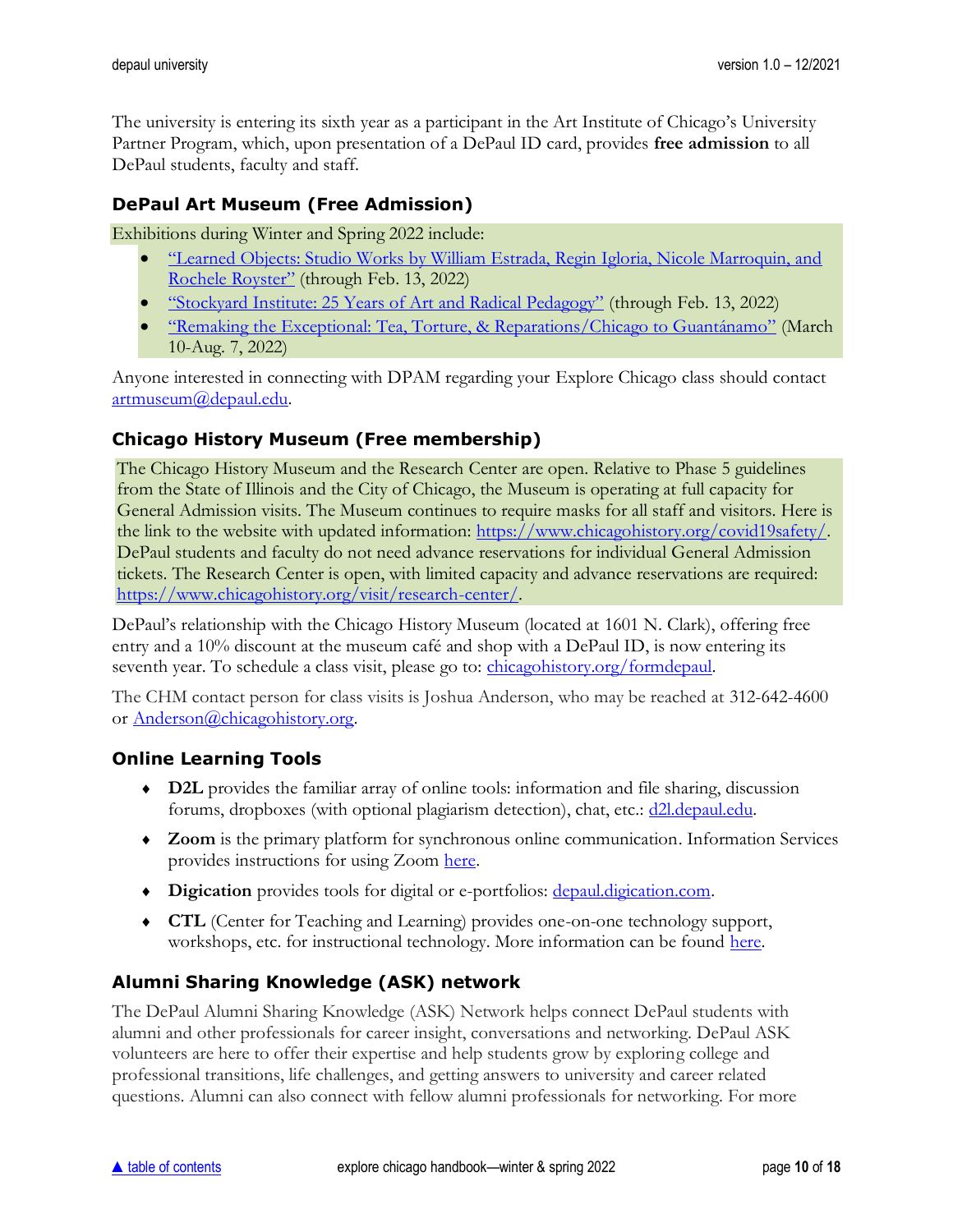information and general questions please visit [depaulasknetwork.com](https://www.depaulasknetwork.com/) or reach out to [ask@depaul.edu.](mailto:ask@depaul.edu)

#### <span id="page-10-0"></span>**Student Affairs Resources**

The Division of Student Affairs website has extensive information for faculty and staff about the university resources, supports and co-curricular programs available to our students. It may be found [here](https://offices.depaul.edu/student-affairs/resources/faculty-staff/Pages/default.aspx) or by going to the Resources section of the Student Affairs website.

#### <span id="page-10-1"></span>COURSE LOGISTICS

#### <span id="page-10-2"></span>**Budget & reimbursements**

How much money do I have in my class budget?

- The total class budget is **\$500**.
- **You may not collect class fees.**
- Please note that theatre tickets, tour fees, etc., for instructors are to be paid for out of the class budget.
- Class expenses paid with university ProCard and employee reimbursements will be processed through DePaul's new financial platform, BlueSky, which you access through Campus Connect.
	- o If you have questions about BlueSky, contact your College's financial services representative or Michelle Anderson [MANDE137@depaul.edu](mailto:MANDE137@depaul.edu) in Financial Affairs.
	- o If you have questions/concerns about programmatic policy or approval, contact Brent Nunn [\(bnunn@depaul.edu\)](mailto:bnunn@depaul.edu) or Doug Long [\(dlong@depaul.edu\)](mailto:dlong@depaul.edu).

#### **Is there a deadline for reimbursements and payments?**

 Yes. For Winter and Spring Quarter charges, reimbursements and payments, all information, forms, receipts and invoices must be received **within 60 days** of service/purchase or by the **Tuesday of Finals Week: Tuesday, 3/5/22 for Winter or Tuesday, 6/7/22 for Spring — whichever date is EARLIER**. Please note that if a receipt is more than 60 days overdue for reimbursement, Financial Affairs will not accept it and you will not be refunded the money.

#### **How do I pay for class expenditures?**

- ♦ You will need to request an invoice from the vendor. You or the vendor will send this invoice to the First-Year Program at [firstyr@depaul.edu.](mailto:firstyr@depaul.edu)
- ♦ When sending invoices to the First-Year Program, include a message with the course number and section number of the First-Year Program course for which reimbursement is being requested (Example: LSP111-101).
- ♦ Once reviewed, the First-Year Program will forward the invoice to Accounts Payable for payment.
- ♦ **If an invoice is unavailable** for a service (a tour, etc.), please send the information below to the First-Year Program [\(firstyr@depaul.edu\)](mailto:firstyr@depaul.edu):
	- o Name of the individual or agency
	- o Mailing address
	- o Email address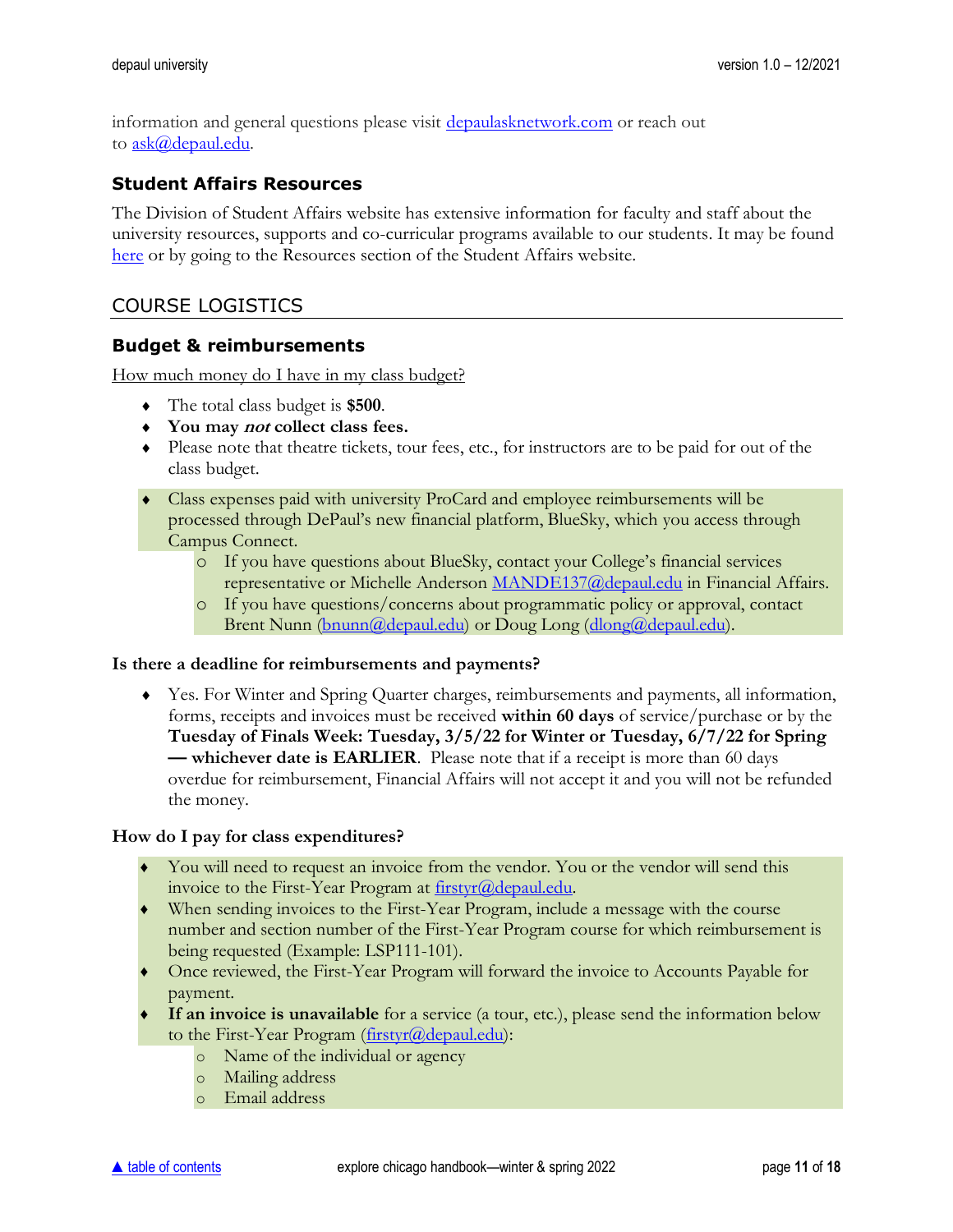- o Date of service
- o A brief description of the event
- o The amount to pay out
- The First-Year Program will complete the Voucher Check Requisition form and forward it to Accounts Payable for payment.

#### **How do I pay a guest speaker?**

- Domestic guest speakers will need to complete the tax and bank account information found on the [Vendor Information Form \(VIF\)](https://financialaffairs.depaul.edu/forms/Vendor%20Information%20Form.pdf) and submit it via email directly to [accountspayable@depaul.edu.](mailto:accountspayable@depaul.edu) Before completing the Honorarium Form.
- International guests with a foreign bank will need to complete the bank portion of the wire [transfer document](https://financialaffairs.depaul.edu/forms/index.htm) found at the end of the page. They will also need to complete the W8BEN and honorarium documentation.
- Guest speakers will need to complete the Honorarium Agreement or International Honorarium Agreement found at this [link.](https://financialaffairs.depaul.edu/payment/honorarium.htm)
- All guest speakers visiting campus are required to complete and sign one of the following forms certifying that they are vaccinated or have an exemption:
	- o Vendor and Entity [Covid-19 Vaccine Compliance Certification](https://resources.depaul.edu/coronavirus/resources/vaccine/Documents/Company%20Executive%20Order%20Annual%20Compliance%20Form%209.10.21.pdf) (for companies)
	- o [Individual Service Provider/Volunteer COVID-19 Vaccine Compliance Certification](https://resources.depaul.edu/coronavirus/resources/vaccine/Documents/Individual%20Executive%20Order%20Annual%20Compliance%20Form%20Final%209.10.21.pdf) (for individuals)
- Send the [Vendor Information Form \(VIF\)](https://financialaffairs.depaul.edu/forms/Vendor%20Information%20Form.pdf) or [wire transfer/W8BEN](https://financialaffairs.depaul.edu/forms/index.htm) along with the Honorarium Agreement form and appropriate Vaccine Compliance form directly to the individual to let them know this is required to receive payment from the University.
	- o Complete section 1 and 2 of the Honorarium form *before* sending it to the guest speaker.
- Send completed forms to Brent Nunn at [bnunn@depaul.edu.](mailto:bnunn@depaul.edu) Brent will obtain DePaul signatures and send the documentation to Accounts Payable.

#### **How do I pay with my university ProCard or get reimbursed for a class expenditure?**

If you pay for a class expenditure with a university ProCard or you need to be reimbursed, this [guide](https://d2l.depaul.edu/d2l/le/content/809451/viewContent/8498021/View) explains the required steps for designating Brent Nunn as a delegate and submitting reimbursement and ProCard transactions through BlueSky. Once delegate access is complete and receipts are uploaded, the First-Year Program will complete the approving steps on our end and notify you when you are able to submit. After completing this process, you will then use the guide instructions to remove delegate access.

- To complete the Expense Item and Expense Report for reimbursements and ProCard transactions, you will need the following information:
	- o Name of the individual to be reimbursed
	- o Documentation (original or scanned) of goods received and scanned receipt showing proof of payment
		- When payment is by credit card, an **itemized bill or invoice** and a **creditcard receipt** are required.
		- When payment is in cash, an **itemized receipt** clearly indicating payment made is required.
		- Date of service or date of purchase
		- A brief description of the business purpose, which includes the course title; course number and section; and course enrollment.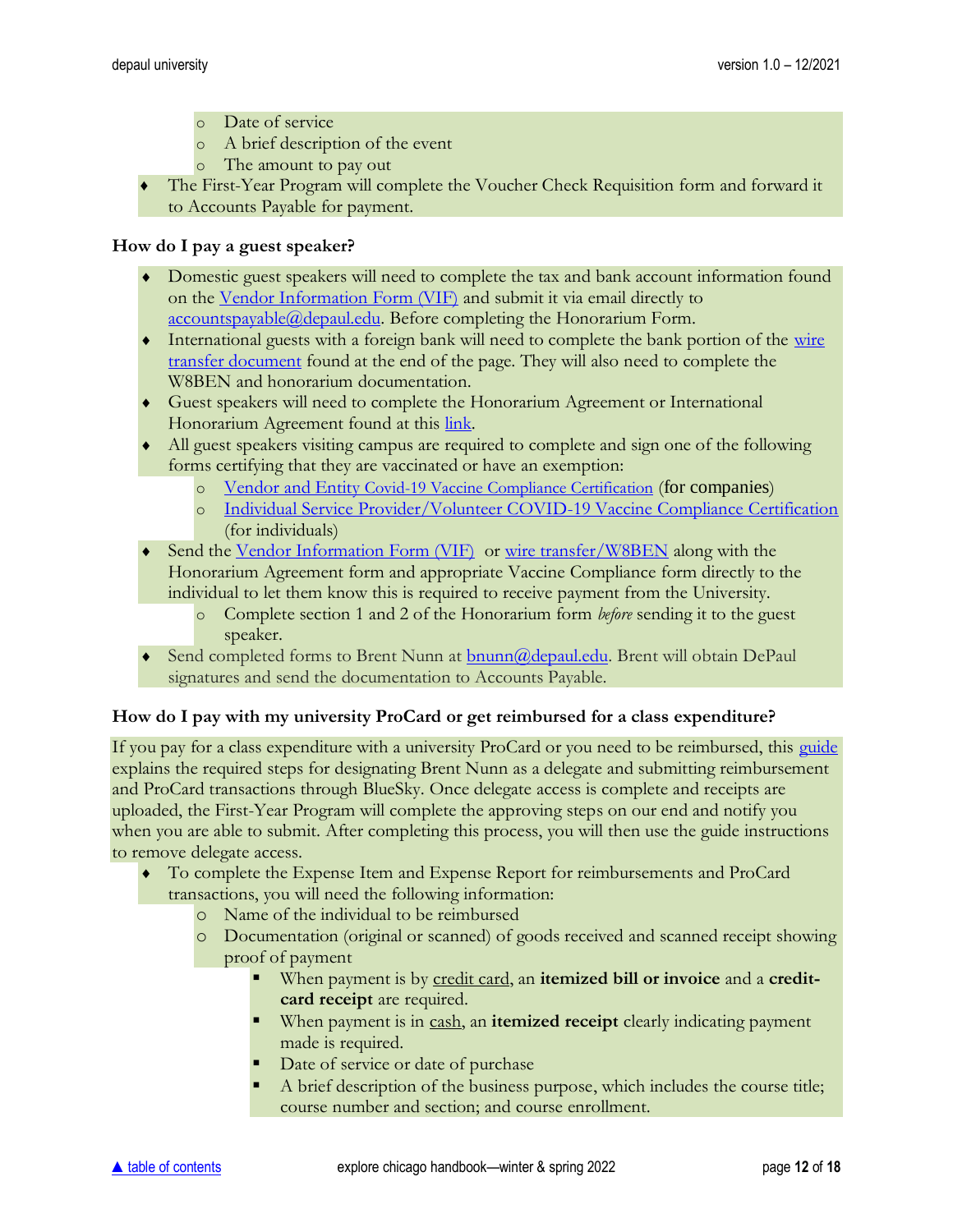#### **How long will getting a reimbursement take?**

- The fastest turnaround on a reimbursement is via **direct deposit**. Direct Deposit is now set up through BlueSky. After logging into Blue Sky, navigate to:
	- o Me > Pay > Payment Methods > Add
- Reimbursements that are submitted **without direct deposit** will need approximately 21 days for processing.

#### **What cannot be reimbursed?**

- ♦ Payments made with **personal checks**
- $\leftrightarrow$  Gift certificates/cards
- ♦ Personal expenses
- ♦ Textbooks (note that desk copies may be requested directly from publishers)
- ♦ Note: Parking and cab or ride-share expenses will not be reimbursed without prior approval (except in the case of an accessibility issue or student emergency).

#### **How do I obtain a sales-tax exemption?**

 Should DePaul's tax exemption certificate be required for a purchase, please email the Accounts Payable Department at <u>accountspayable@depaul.edu</u> with a brief explanation of the purchase along with the company name, a contact person, phone number and fax number or company e-mail address. A tax exemption certificate will be sent out within two (2) business days directly to the company or organization.

#### <span id="page-12-0"></span>**Food**

If you wish to order food from Blue Demon Dining, powered by Chartwells, with your class budget, the First-Year Program will place your order. Please email the following information to Jenn Tatum [\(jtatum3@depaul.edu\)](mailto:jtatum3@depaul.edu) **at least 72 hours** in advance.

- Date of desired catering delivery
- Time for food delivery and/or clearing away
- Desired order (drinks, food, etc.)
- Number of people you're serving (students and instructor)

To see choices and cost, please consult Blue Demon Dining menus by going to [depaul.catertrax.com](https://depaul.catertrax.com/) and then scrolling down and clicking on a campus under "order option." (While it appears that you need to create an account and log in, that is unnecessary.)

#### **Meals in the City During Excursions**

You may use class budget for meals in the city. It is advisable to negotiate a group discount with a restaurant and pay a sales-tax exemption in advance; moreover, ordering in advance saves time and money.

#### <span id="page-12-1"></span>**Chartering a bus**

To reach sites or take tours for which public transportation is not an option, some instructors use funds from their class budget to rent a bus. The university's preferred vendors include First Student Charter Bus Rental [\(firstcharterbus.com](http://www.firstcharterbus.com/)). To charter a school bus, contact First Student's agent, Shakeela Muhammad, at 630-637-7669 or [Shakeela.Muhammad@firstgroup.com.](mailto:Shakeela.Muhammad@firstgroup.com)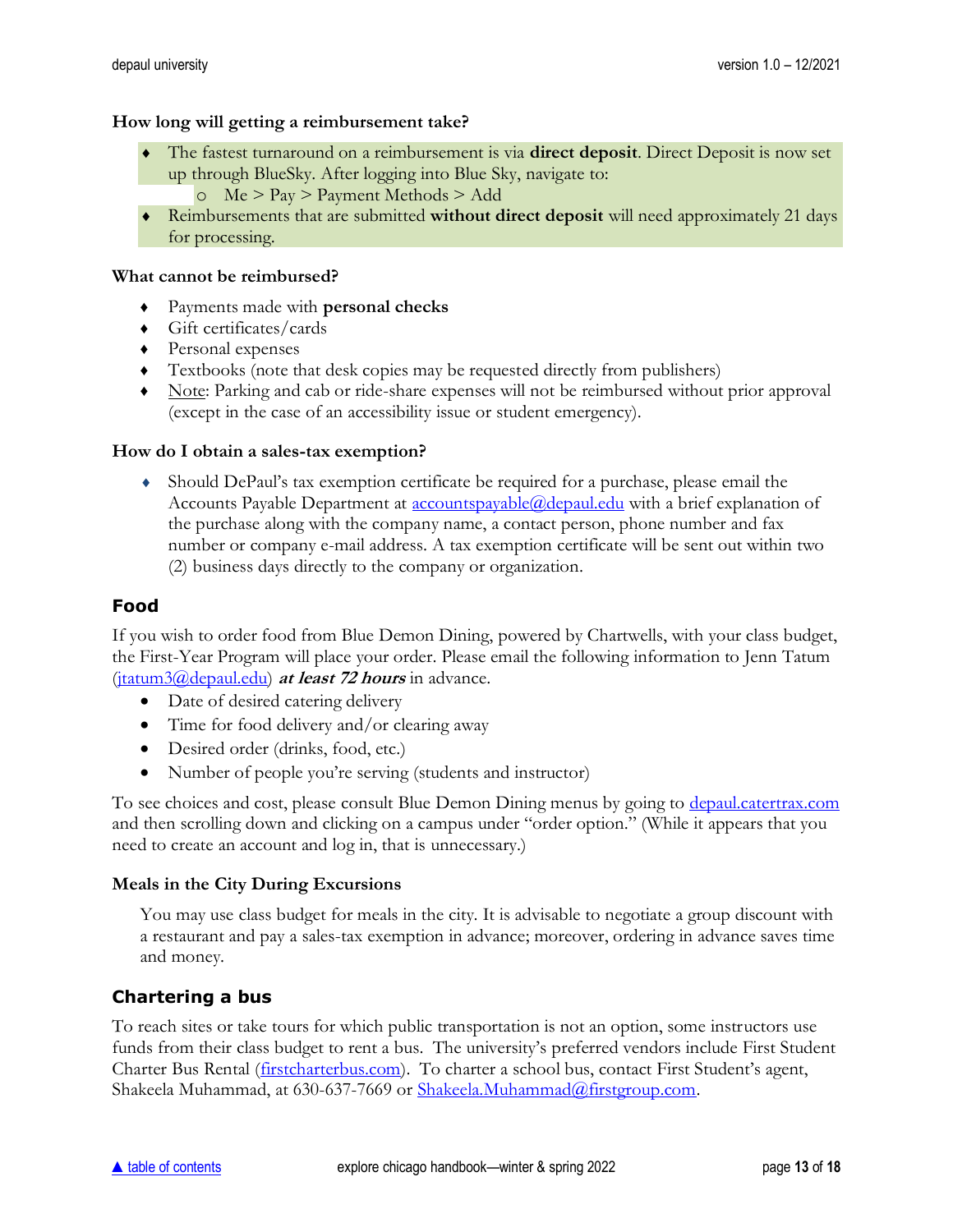The discount rate for DePaul groups is: **\$49.50 per hour** gate to gate with a **three-hour minimum** (tolls and parking not included) with an additional fee of \$50 for any trips that take place in the 6:00- 8:00 a.m. window or the 2:00-4:30 p.m. window. For further, more expensive options, consult the university's full list of **[preferred vendors](https://financialaffairs.depaul.edu/procurement/prefvendors.aspx)** on the Financial Affairs website.

## <span id="page-13-0"></span>**Loop office space**

If you are based in Lincoln Park but will be teaching in the Loop, office space is available. All instructors may request office space in the Loop (on the 16th floor of the Lewis Center) during the quarter they are teaching there. Instructors teaching in the Loop should expect to receive an email about office space, mailboxes, etc. about a month before the quarter starts. If the start of classes is fast approaching and you have not received such an email (or if you simply want to take care of things earlier), please contact Randy Honold, Asst. Dean of Academic Services [\(LASLoopOffice@depaul.edu;](mailto:LASLoopOffice@depaul.edu) 773-325-4928).

## <span id="page-13-1"></span>**Room requests & reservations**

#### Permanent classroom space

The FYP does not assign classroom space, beyond simply specifying the campus. Requests for a specific classroom or building or a room with special equipment (above and beyond the standard technical array) are handled via campusconnect. You can also submit classroom preferences on your Faculty Profile in Campus Connect. You may also contact Alex Schneider directly at [academicspace@depaul.edu.](mailto:academicspace@depaul.edu)

#### Special events

Room requests for one-time events are handled online via: [25live.collegenet.com/depaul.](https://25live.collegenet.com/depaul) A tutorial for "how to request an event" may be found [here;](https://academics.depaul.edu/liberal-studies/first-year-program/for-faculty/Documents/2016-2017/How_to_Request_an_Event_Tutorial.pdf) login with your Campus Connect credentials. The contact person is Alex Schneider at **academicspace**@depaul.edu. You may also request a Zoom plus, trimodal, or PC classroom for ad-hod dates (when it is not needed for the entire term) on 25live.

#### This information and more may be found at:

[offices.depaul.edu/academic-affairs/leadership-resources/space](https://offices.depaul.edu/academic-affairs/leadership-resources/space/Pages/default.aspx)

To reserve a space in the library, use the library's own scheduling system: [libcal.depaul.edu.](http://libcal.depaul.edu/))

#### <span id="page-13-2"></span>**Enrollment**

For several reasons, the First-Year Program maintains a policy of no over-enrollment in Spring Explore Chicago classes:

- We want to ensure that each class is of manageable size.
- Students may use the waitlist in Campus Connect.
- Most importantly, adding students to closed sections increases the risk that a section offered in a less desirable timeslot or location may be under-enrolled and therefore subject to cancellation, an outcome we naturally seek to avoid.

Any inquiries should be directed or re-directed to Doug Long [\(dlong@depaul.edu\)](mailto:dlong@depaul.edu). Finally, for a variety of reasons, in winter and spring the vast majority of students who register for Explore Chicago do so quite late in the process. One reason is that many are transfer students. So please do not be concerned if on December 1 or March 1, your enrollment numbers are low. (Moreover, we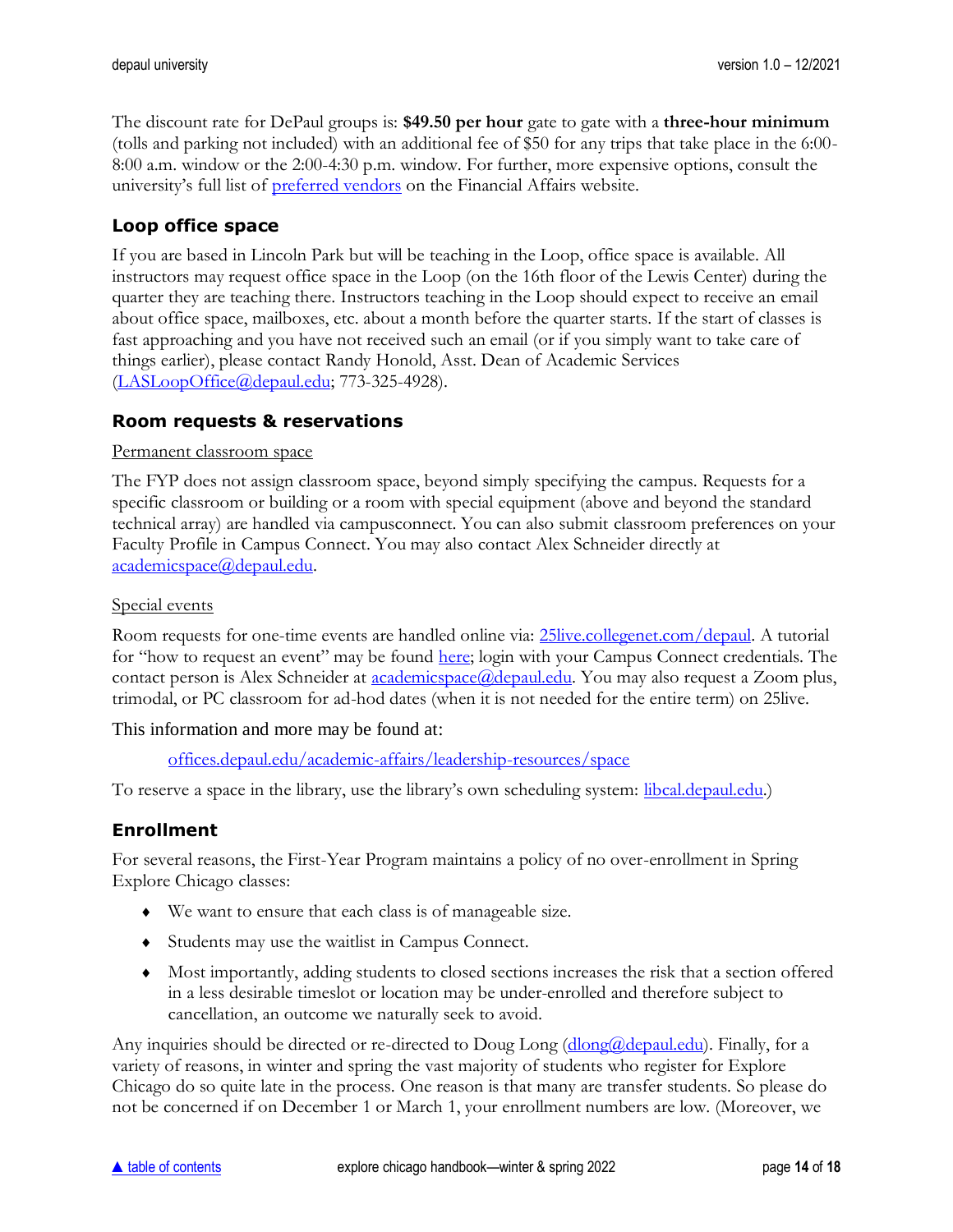monitor enrollments assiduously and actively promote low-enrolled classes.) Any inquiries should be directed or re-directed to Mike Edwards [\(medward4@depaul.edu\)](mailto:medward4@depaul.edu).

## <span id="page-14-0"></span>**Automatic email forwarding**

If you do not check your DePaul Outlook email account regularly, we recommend that you set it to automatically forward email to your preferred account. Information Services recommends that you follow the simple instructions on the following page: [www.technipages.com/automatically](http://www.technipages.com/automatically-forward-email-outlook)[forward-email-outlook](http://www.technipages.com/automatically-forward-email-outlook)

#### <span id="page-14-1"></span>APPENDICES

## <span id="page-14-2"></span>**Appendix I: Liberal Studies Program Learning Goals (2018)**

- 1. Mastery of content
- 2. Intellectual and creative skills
- 3. Personal and social responsibility
- 4. Intercultural and global understanding
- 5. Integration of learning
- 6. Preparation for career and beyond

We list these learning goals here because the Chicago Quarter forms part of the common core of the Liberal Studies Program. For a complete articulation of the LSP Learning Goals, see:

[academics.depaul.edu/liberal-studies/Documents/LSP LOs 2018.pdf](https://academics.depaul.edu/liberal-studies/Documents/LSP%20LOs%202018.pdf)

| Chicago Quarter                                 | go.depaul.edu/chicagoquarter                                                                               |
|-------------------------------------------------|------------------------------------------------------------------------------------------------------------|
| First-Year Program                              | go.depaul.edu/fyp                                                                                          |
| Course descriptions                             | https://academics.depaul.edu/liberal-studies/first-year-<br>program/course-descriptions/Pages/default.aspx |
| Financial Affairs forms                         | financialaffairs.depaul.edu/forms/forms-ap.html                                                            |
| Academic Advising Support                       | <u>oaas.depaul.edu</u>                                                                                     |
| Alumni Sharing Knowledge                        | ask.depaul.edu                                                                                             |
| Art Institute of Chicago                        | www.artic.edu                                                                                              |
| BlueStar                                        | https://resources.depaul.edu/teaching-commons/teaching-<br>guides/technology/Pages/bluestar.aspx           |
| Blue Demon Dining                               | depaul.catertrax.com                                                                                       |
| Center for Students with<br><b>Disabilities</b> | go.depaul.edu/csd                                                                                          |
| Center for Teaching and Learning                | https://offices.depaul.edu/center-teaching-<br>learning/Pages/default.aspx                                 |

#### <span id="page-14-3"></span>**Appendix II: Important websites**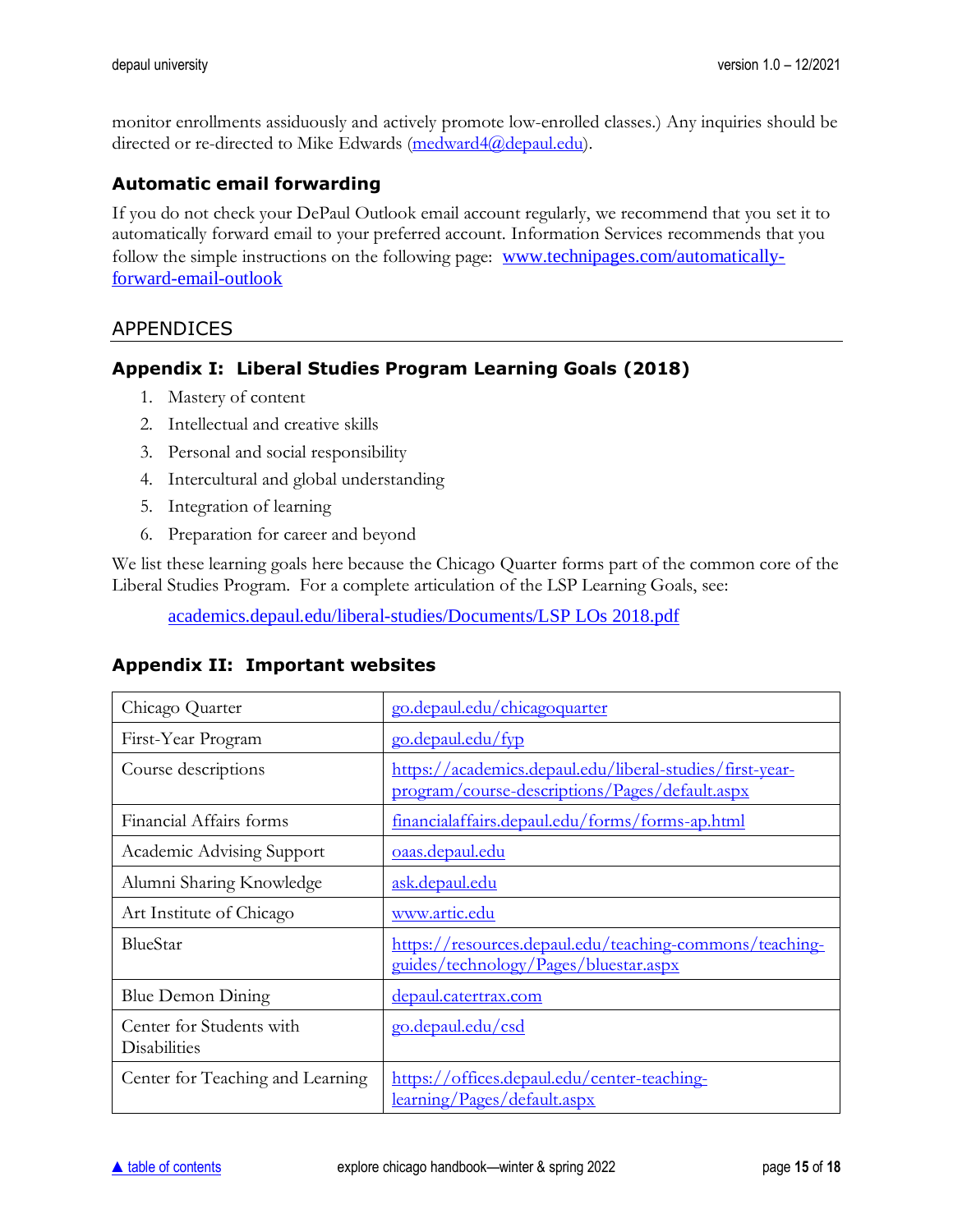| Chicago History Museum (form<br>for group visits) | www.chicagohistory.org/formdepaul                                                             |
|---------------------------------------------------|-----------------------------------------------------------------------------------------------|
| Classroom & Building Space                        | https://offices.depaul.edu/academic-affairs/leadership-<br>resources/space/Pages/default.aspx |
| D2L login page                                    | d2l.depaul.edu                                                                                |
| DePaul Art Museum                                 | museums.depaul.edu                                                                            |
| Digication/E-Portfolios                           | depaul.digication.com                                                                         |
| Peggy Notebaert Nature Museum                     | naturemuseum.org/the-museum                                                                   |
| <b>Student Affairs resources</b>                  | offices.depaul.edu/student-affairs/resources/faculty-staff                                    |
| University Center for Writing-<br>based Learning  | <u>condor.depaul.edu/writing</u>                                                              |
| University Center for Writing-<br>based Learning  | <u>condor.depaul.edu/writing</u>                                                              |

# <span id="page-15-0"></span>**Appendix III: Contact information**

|                                                                                                        | 773.325.7573                                                                                                                                                                                     | firstyr@depaul.edu                                                    |
|--------------------------------------------------------------------------------------------------------|--------------------------------------------------------------------------------------------------------------------------------------------------------------------------------------------------|-----------------------------------------------------------------------|
| Office of the First-Year Program                                                                       | Doug Long, Director<br>Recruiting; proposals for and oversight of Chicago<br>Quarter courses and Focal Point Seminars; online<br>teaching evaluations; contingent faculty payroll                | 2312 N. Clifton, Munroe 122<br>dlong@depaul.edu<br>773-325-4569       |
|                                                                                                        | <b>Brent Nunn</b> , Asst. Director for Student Administration<br>• Class budget; logistical assistance; CQ student<br>enrollment                                                                 | 2312 N. Clifton, Munroe 121<br>bnunn@depaul.edu<br>773-325-7188       |
|                                                                                                        | Jennifer Tatum, Program Manager<br>• General information; excursion logistics; catering;<br>syllabi; contingent faculty payroll; FYP website                                                     | 2312 N. Clifton, Munroe 129<br>jtatum3@depaul.edu<br>773-325-7439     |
|                                                                                                        | Liberal Studies Program<br>Mike Edwards, Assoc. Director for Liberal Studies Initiatives<br>Scheduling of Chicago Quarter courses and Focal Point<br>Seminars; oversight of student registration | 2312 N. Clifton, Munroe 120<br>medward4@depaul.edu<br>773-325-1187    |
| <b>Public Safety</b>                                                                                   |                                                                                                                                                                                                  | 773-325-7777 (LPC)<br>312-362-8400 (Loop)                             |
| Financial Affairs<br><b>Michelle Anderson</b><br>• Reimbursements, honorarium payments, ProCard budget |                                                                                                                                                                                                  | 55 E. Jackson, 19th floor<br>LASFS@depaul.edu<br>Mandel137@depaul.edu |
| First-Year Writing Program<br>Erin Workman, Director<br>• Administration of WRD 102/103/104            |                                                                                                                                                                                                  | <b>SAC 366</b><br>eworkma1@depaul.edu<br>773-325-2486                 |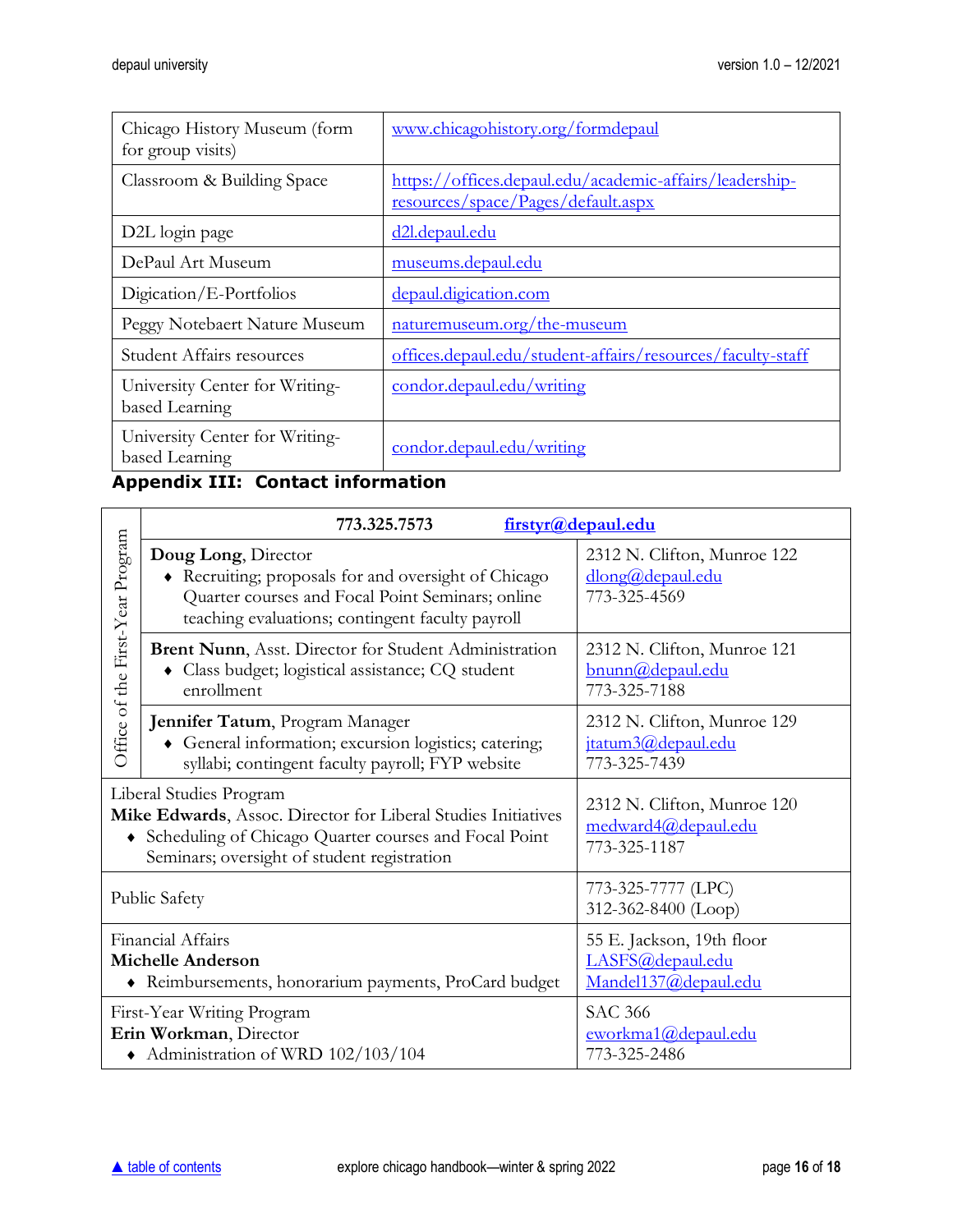| Quantitative Reasoning Program<br>David Jabon, Director<br>Ozlem Elgun Tillman, Assoc. Director<br>• Administration of all QRTL courses (LSP 120/121)               | <b>SAC 286</b><br>djabon@depaul.edu<br>773-325-7248<br>oelgun@depaul.edu<br>773-325-4663 |
|---------------------------------------------------------------------------------------------------------------------------------------------------------------------|------------------------------------------------------------------------------------------|
| <b>Steans Center</b>                                                                                                                                                | 2233 N. Kenmore                                                                          |
| Helen Damon-Moore, Associate Director                                                                                                                               | hdamonmo@depaul.edu                                                                      |
| Rubén Álvarez Silva, Asst. Director for Academic Service                                                                                                            | 773-325-8192                                                                             |
| Learning                                                                                                                                                            | rsilvaal@depaul.edu                                                                      |
| • Service learning: course development, planning,                                                                                                                   | 773-325-8132                                                                             |
| supervision; community partners                                                                                                                                     | servicelearning@depaul.edu                                                               |
| Center for Students with Disabilities<br><b>Gregory Moorehead, Director</b><br>Accommodations, support services                                                     | csd@depaul.edu<br>773-325-1677, 312-362-8002<br>gmoorehe@depaul.edu<br>312-362-8545      |
| University Ministry                                                                                                                                                 | Lincoln Park Student Center 311                                                          |
| Katie Sullivan, Coordinator for Service Days                                                                                                                        | serviceday@depaul.edu                                                                    |
| • Planning for Vincentian Service Day (Spring Quarter)                                                                                                              | 773-325-4490                                                                             |
| Art Institute of Chicago                                                                                                                                            | 111 S. Michigan Avenue                                                                   |
| <b>Madeline Shearer</b>                                                                                                                                             | universitypartners@artic.edu                                                             |
| • Class visits                                                                                                                                                      | 312-443-3139                                                                             |
| Chicago History Museum                                                                                                                                              | 1601 N. Clark Street                                                                     |
| <b>Josh Anderson</b>                                                                                                                                                | reception@chicagohistory.org                                                             |
| • Class visits & guided tours                                                                                                                                       | 312-642-4600                                                                             |
| Peggy Notebaert Nature Museum<br>Alvaro Ramos, Vice President & Curator of the Museum<br>Experience<br>Class visits<br>$\bullet$                                    | 2430 N. Cannon Drive<br>Alvaro.Ramos@naturemuseum.org<br>773-755-5162                    |
| Alumni Sharing Knowledge (ASK)<br>Leslie Chamberlain, Assoc. Director of ASK & Alumni<br><b>Career Services</b><br>• Guest speakers, industry professionals, et al. | DePaul Center 9400<br>lchambe8@depaul.edu<br>312-362-8282                                |
| Classroom & Building Space                                                                                                                                          | academicspace@depaul.edu                                                                 |
| <b>Alex Schneider</b>                                                                                                                                               | aschne11@depaul.edu                                                                      |
| • PC classroom & event scheduling                                                                                                                                   | 312-362-7533                                                                             |
| LAS Office, Loop campus<br>Randy Honold, Asst. Dean of Academic Services<br>• Loop office space                                                                     | LASLoopOffice@depaul.edu<br>773-325-4928                                                 |